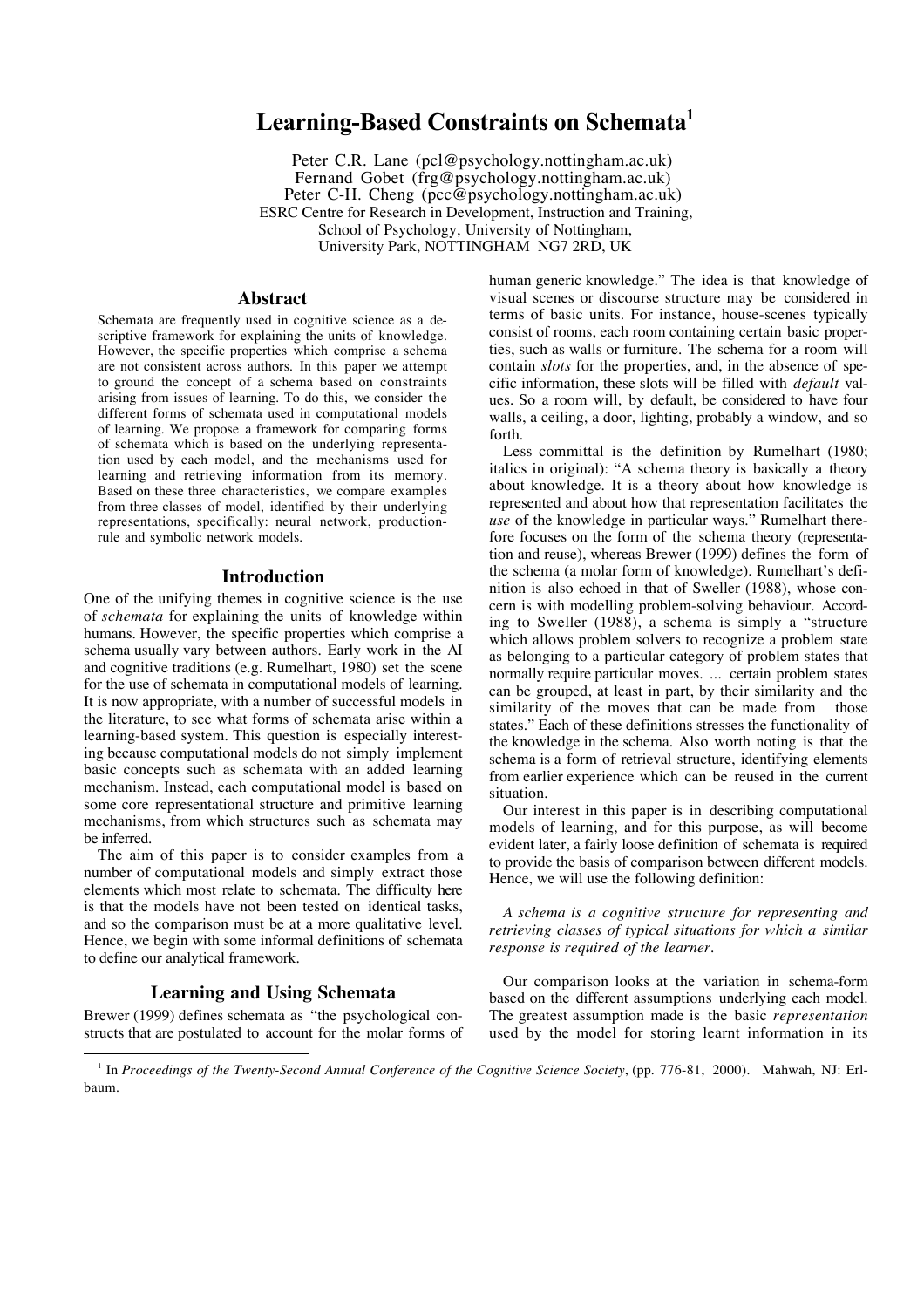memory. This representation may be highly structured, localised or distributed. The type of the representation affects the processes which the model can use to *learn*, where learning is the process of converting what has been experienced into an internal representation. In this context, some representations provide better support for incremental real-time learning, whereas others are better for complex rule induction. The type of representation also affects the *retrieval* of information from the model's memory for use in novel situations. Some systems assume that every item of memory is compared to determine the closest match to the current situation, whereas others maintain a hierarchy for indexing their memory and consequently only search a subset of the total memory.

These three characteristics, for representing, learning and retrieving a schema, provide a framework for analysing how different computational models address the questions of learning and using schemata. We use this framework in the next three sections, where we compare examples from three classes of model. The classes are distinguished by their underlying representations: neural network, production-rule and symbolic network models. The examples are selected to be representative (without attempting to be comprehensive).

## **Neural network models**

The ability of a PDP (Parallel Distributed Processing) model (otherwise known as a neural network) to learn schemata was addressed at an early stage by Rumelhart, Smolensky, McClelland and Hinton (1986), who described how such properties can arise within a class of PDP models. However, they did not address the question of learning. A better demonstration of these ideas within the context of a learning system is the Sentence Gestalt (SG) model of St. John and McClelland (1990). We also consider the CLARION system of Sun, Merrill and Peterson (in press), which is a hybrid model of skill learning.

# **Sentence comprehension**

The aim of the SG model (St. John & McClelland, 1990) is to capture the process by which people fill out semantic information whilst reading a sentence. For example, given the sentence 'Bobby pounded the board together with nails', the inference "with a hammer" is made automatically. We can explain such behaviour by hypothesising that people recall (subconsciously) some schema for the sentence from which default information (the hammer) can be inferred. The SG model attempts to account for such phenomena. It consists of a two-stage recurrent neural network. The first stage learns a distributed representation for the sentence, called the sentence gestalt, from a temporal sequence of constituents. Each constituent is either a simple noun phrase, a prepositional phrase or a verb. The second stage acts as a probe for information contained in the sentence gestalt. Each probe is a role/filler pair, and the sentence gestalt is probed by presenting either a role or a filler, from which the network is to supply the complete pair. Requested information need not refer directly to words in the sentence. For example, after seeing 'Mary ate the spaghetti', the model should return the filler "fork" for the role "instrument".

The experiments performed by St. John and McClelland demonstrate that the SG model successfully assigns constituents to thematic roles based on syntactic and semantic constraints. Further, the model can disambiguate meanings and instantiate vague terms as appropriate to their context and the training data previously seen by the model. This behaviour fulfills the requirements for schemata as discussed previously: the model classifies sentences into various groups, and these groups can have variable or default information associated with them.

We can now consider the schemata used in SG against the three basic characteristics of our framework:

#### *Representing a schema*

All knowledge contained within a neural network is held implicitly across the weights within the network. Once activation is presented on the input, every weight and node within the network interact to generate an output. In this situation, specific schemata are not really *represented* within the network, in the sense of identifiable units, but instead *emerge* as a consequence of the specific set of inputs. Hence, the schemata used by the model cannot be extracted for use as explicit rules, but instead must be inferred from their effects on the network's output.

## *Learning a schema*

Given the nature of distributed representations, it is not possible to learn about just one schema, because of the unpredictable effect on other information held in the weights. Indeed, the process by which the SG model (and most similar neural network models) is trained involves continuous passes of the entire training dataset whilst the weights in the network are gradually altered to approximate the mapping between the input data and its target output. This process means that the network captures generalisations true of the entire dataset, making it robust in novel situations.

#### *Retrieving a schema*

Again, the nature of the distributed representation within the model implies that the whole network is activated when obtaining a response to a novel input. Hence every piece of acquired information (every weight value) is used in generating a response. This process additionally ensures a robust response in novel but similar situations, because the retrieval process is based on the *similarity* between the novel input and the model's previous experience. For instance, if a large number of examples are presented to the network, and the responses analysed, it will be seen that those examples which are most similar tend to generate similar responses. Conversely, if a novel input is partly similar to one type of example in the training data, and partly similar to another type, the computed response will fall somewhere between that for the two items of training data. Note that the similarity in input to the network is heavily dependent on the form of encoding used for representing each item of data to the network on numeric input units.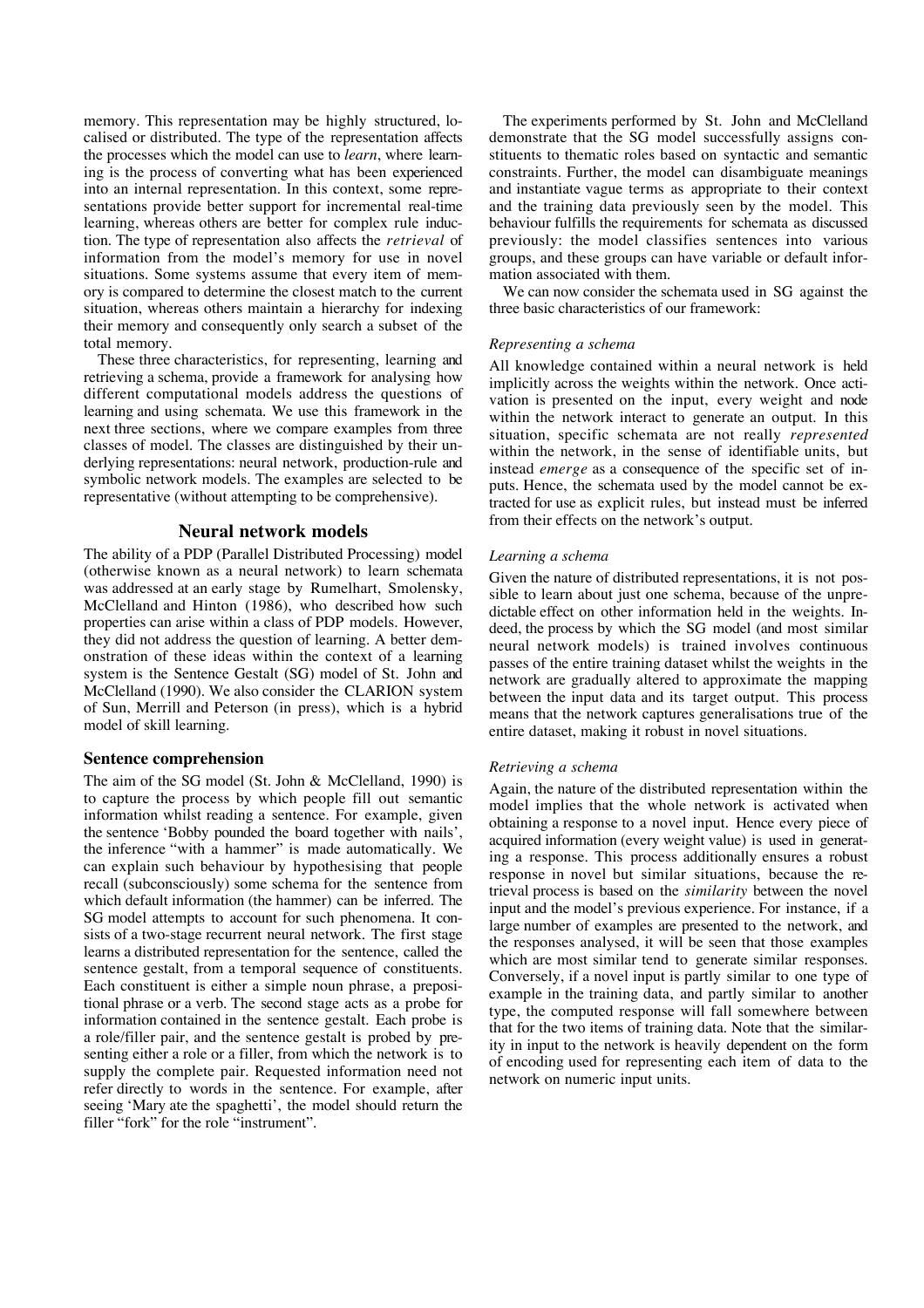# **Bottom-up skill learning**

CLARION (Sun, Merrill & Peterson, in press) is a hybrid model for bottom-up skill learning. It is designed to model the process by which low-level perceptual-motor skills are converted into explicit rules, and also capture the interaction between these two levels of knowledge whilst carrying out a complex task. CLARION assumes that declarative knowledge is represented explicity within a rule-based system, whereas procedural knowledge is represented implicity within a neural network. CLARION has been tested in a perceptual-motor task involving navigation through a minefield, in which the model must learn to react to particular visual patterns of mines with appropriate navigation instructions to avoid the mines and reach a target. The dual use of knowledge is reflected in subjects' responses: mostly they react instinctively, but after some experience in the domain some explicit planning is reported. CLARION's use of two knowledge levels is intended to capture this shift towards more explicit knowledge.

The novelty in CLARION is that the rules can either be pre-programmed (i.e. taught in the standard top-down manner) or learnt based on the low-level knowledge in the neural network. Specifically, if the neural network suggests an action which satisfies its criterion for success, then the current sensory state is turned into the condition part of a new production in the rule set, with its action part being the currently suggested action. Further learning processes on the rules update statistics and may refine and alter rules for efficiency. CLARION therefore contains two independent learning mechanisms, but the two can also work together with an interesting transfer of bottom-up (procedural) knowledge into the explicit rule-set. As with SG, schemata are evident in the similarity-based generalisations made by the model.

# *Representing a schema*

CLARION uses a two-level representational structure: a rule-based system and a feed-forward neural network. As with SG, schemata are seen to emerge through the interaction of many elements in the model. Hence, the network and the rules can generalise robustly to novel situations based on partial similarity. The purpose of the rule-based system is to 'fix' the generalisations learnt by the neural network and prevent later experience 'blurring' them. These rules may in themselves represent broader classes of situation, because some of the attributes can have variables instead of specific values, rather akin to slots on a more generic template.

#### *Learning a schema*

The procedural knowledge in CLARION is learnt in a similar manner to the SG model described above, using a modified form of backpropagation: an additional reinforcement term is included in the training error because the correctness of a specific action is only known at the completion of the task. The rule-based declarative knowledge includes mechanisms for constructing new rules, or expanding or shrinking the conditions of existing rules. The mechanism for constructing a new rule is merely to include, for a successful action, the situation and action as the condition and action parts of a new rule. Expanding or shrinking a rule's condi-

tions amounts to increasing or decreasing the likelihood of the rule matching future inputs by altering the range of possible values in one of its attributes. Before making any such changes to a rule's conditions, an information gain for each rule is computed to determine whether a modified version would do better than the current rule.

#### *Retrieving a schema*

As with SG, the whole of CLARION's memory is probed simultaneously to determine all information relating to the current situation. The possible actions suggested by the separate procedural and declarative levels are then chosen through a weighted competition, reflecting the degree of emphasis CLARION is placing on each type of knowledge. Note that in both levels CLARION relies on a similaritybased metric to generalise to novel situations. This is natural in the chosen domain, where all inputs are visual scenes; the rules basically contain a localist representation of information similar to that in the neural network.

## **Summary**

The form of schemata possible in these neural network models is determined partly by their learning mechanisms and partly by their retrieval mechanisms. The basic neural network is capable of learning complex mappings from the input to output data, and inherent mechanisms within the neural network are used to retrieve information most similar to the current situation. In CLARION, situations may be learnt explicitly with specific rules consisting of core and variable information.

# **Production-rule models**

Production rules have been a popular representation for a number of computational models, two notable examples being Soar (Laird, Newell & Rosenbloom, 1987) and ACT-R (Anderson & Lebiere, 1998). However, such models are also difficult to discuss in our framework, as their inherent power makes them suitable for application in a wide range of domains and settings, as well as for testing various theories of learning: there are few architectural constraints which have a significant bearing on the forms of knowledge learnt. Here, we describe the generic learning and retrieval mechanisms in Soar.

#### **Soar: chunking of productions**

The Soar system integrates perceptual-motor behaviour with basic capabilities for learning and problem solving. All knowledge within Soar is held in the form of productions, with a working memory holding specific attributes and their values. Soar operates in a cycle, attempting to satisfy some goal within its working memory. This cycle takes the contents of working memory and matches it to productions in its knowledge-base. These matching productions place new goals or other elements into working memory (this is known as the *elaboration* phase, which proceeds until all eligible productions have fired, *quiescence*), and then a decision is made as to which of the new goals to pursue next.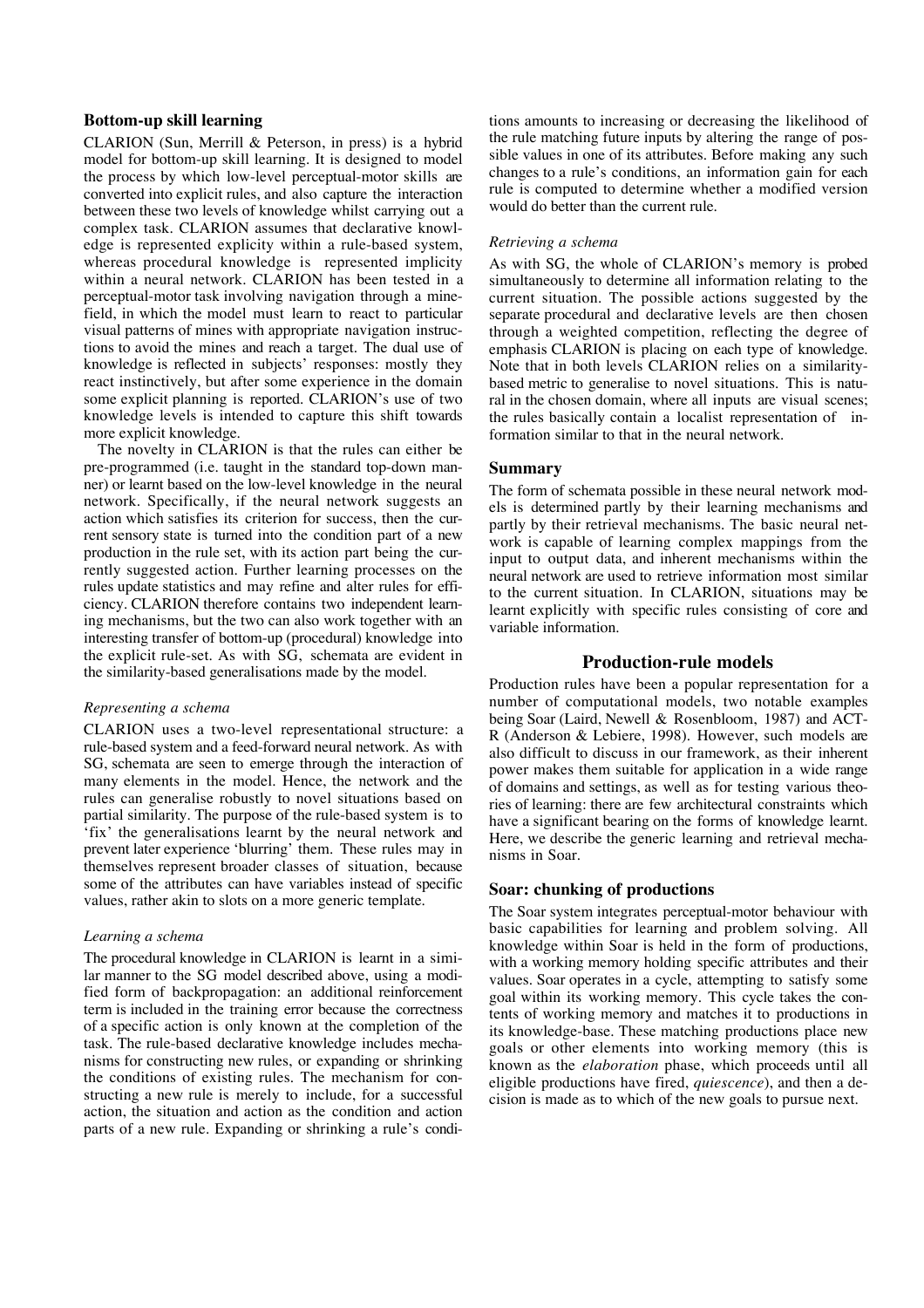#### *Representing a schema*

All behaviour within Soar is goal oriented, in the sense that the system is always trying to satisfy some goal or another. Each goal contains three slots: the current problem space, state and operator. The specific representations for information in these slots can vary across applications. A particular schema may not be represented specifically in a production, but instead, in a specific context, a number of similar rules will be matched, suggesting interrelated subgoals, and so yield the effect of a schema.

#### *Learning a schema*

Learning within Soar is based on a chunking process that creates new rules. Each rule recreates the results of subgoals in relevantly similar future situations (Laird, Rosenbloom & Newell, 1986). Chunking relies on an analysis of the dependencies within the solution to a given subgoal to create new rules. A new rule is created for each independent result, with a condition relating to the dependency analysis of the subgoal, and an action relating to the specified subgoal. This chunking mechanism is a universal learning mechanism, similar to explanation-based learning (see Rosenbloom & Laird, 1986). The interesting facet of learning within Soar is its ability to focus on those aspects of the situation used for problem solving, and to use only these relevant aspects in chunking. This focus ensures that the chunks learnt by Soar will generalise to novel situations. In addition, Soar has a process of variabilisation, in which information is made as general as possible before it is stored as a chunk in a production.

#### *Retrieving a schema*

The retrieval mechanisms within Soar operate only in its elaboration phase, in which "all directly available knowledge relevant to the current situation is brought to bear" (Laird, Rosenbloom & Newell, 1987). In this phase, every production in its memory whose condition directly matches something in the working memory is activated, and its suggested subgoals and other information are added to memory. Matching productions against working memory is based on the similarity of the attributes and their values.

## **Summary**

Just as with neural networks, no specific structure corresponding to a schema exists in Soar. However, the basic learning mechanism within Soar, chunking, does limit the form and content of learnt productions. Firstly, productions are retrieved based on their similarity to items in working memory. The features placed within a production are taken from the set of dependent relations in the attainment of a goal. In addition, some variabilisation can occur on the features.

# **Symbolic network models**

This section considers a pair of models which construct symbolic networks of symbol-level information within a hierarchy. Each of these lays some claims to universality of application, but have currently only demonstrated good re-

sults in one or two areas. The first is the CHREST model, which learns about chess patterns, and the second is EUREKA, which learns about physics problems.

### **CHREST: storing chunks into templates**

The CHREST (Chunk Hierarchy and REtrieval STructure) model of expertise (Gobet & Simon, in press) is a recent development of EPAM (Elementary Perceiver and Memoriser) (Feigenbaum & Simon, 1984). The learning processes in EPAM include mechanisms for constructing a discrimination network and incorporating information into it; the learnt information is known as *chunks*. CHREST includes extra mechanisms for learning *templates* (Gobet & Simon, in press); it is this template which is of interest to us here, as it possesses schema-like properties.

A template is created in the following manner. During training, CHREST (just like EPAM) builds a discrimination network of chunks of information. Specific to CHREST is the ability to create lateral links (Gobet, 1996): in this case, *similarity links*. These similarity links can be used whilst searching the network to suggest chunks not directly linked by the tests in the network. However, the novel aspect of this is that a node can reorganise information in similar chunks (satisfying an overlap criterion) into a template. This template contains a core pattern, based on the original chunk, and a set of slots, for the information which varied across the associated chunks.

# *Representing a schema*

CHREST represents all information as chunks within nodes in a discrimination network: a chunk is a familiarised pattern. Nodes are linked by test links, which require some features to be matched on traversal. Some of the nodes in the network contain *templates*, where a template contains a core chunk and a number of slots. However, CHUMP (Gobet & Jansen, 1994) and CHREST+ (Lane, Cheng & Gobet, 2000) additionally allow nodes in the network to be associated with information about possible moves or problem solutions, allowing CHREST to learn to solve problems.

#### *Learning a schema*

The discrimination network within CHREST is learnt through four learning mechanisms. Beginning from the root node, CHREST sorts a novel pattern through the network until no further test links can be applied. At the node reached, two things can occur. First, the pattern may match the chunk, in which case more information can be added to the chunk from the pattern (familiarisation). Second, the pattern may mismatch the chunk, in which case a further test link and node are created based on the mismatching features (discrimination). The third learning mechanism constructs *similarity links* between two nodes when their chunks have at least 3 identical items. Finally, for a node with at least 5 similarity links satisfying an overlap criterion, the chunk may be replaced by a template. This template uses the existing chunk as its core, and the varying information across the other nodes as its slots.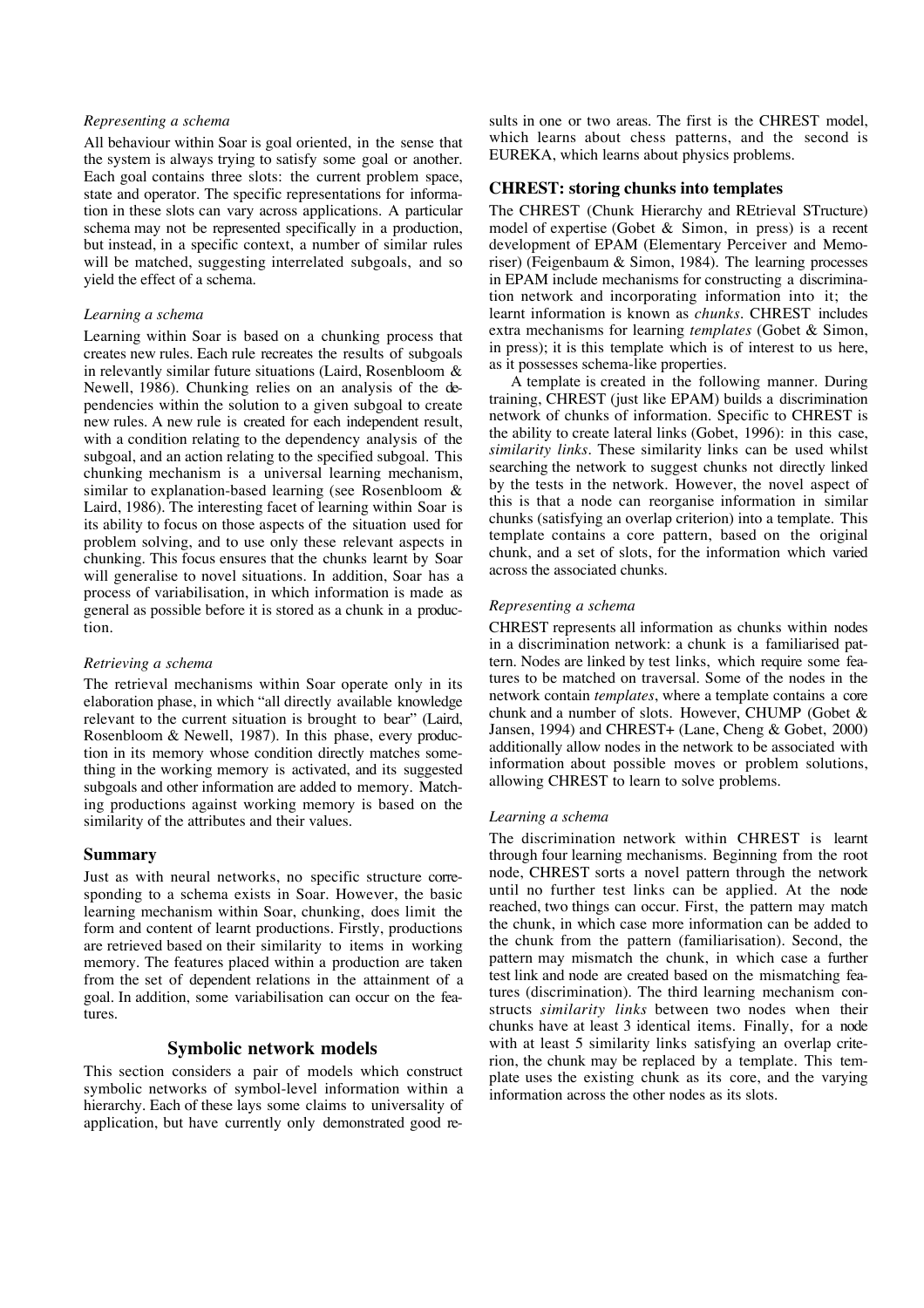#### *Retrieving a schema*

Retrieving knowledge within CHREST is achieved simply by following the test links from the root node, applying the tests to the target pattern until no further test applies. The chunk at the node reached is the retrieved schema.

# **EUREKA: restructuring knowledge**

EUREKA (Elio & Sharf, 1990) demonstrates how an effective organisation for large amounts of domain-specific knowledge can support efficient recognition and application of relevant knowledge to the problem at hand. Secondly, the model demonstrates how the qualitative shift from novice to expert levels of knowledge and organisation can arise within a learning framework. EUREKA uses a discrimination network, rather like the CHREST model described above, but instead of simple chunks, the nodes in EUREKA's network hold Memory Organization Packets (MOPs) (Schank, 1980). Each MOP represents a complex knowledge structure holding generalised knowledge extracted from a group of individual experiences. Differences between experiences are encoded in the tests between the links in the discrimination network, and so similar previous experiences are retrieved based on the features in the network which match the current experience.

EUREKA has been applied to physics problems, and is initialised with a set of MOPs containing basic knowledge about physics concepts, equations and inference rules. However, this knowledge does not contain any information about their usefulness or relevance in any particular type of problem. When EUREKA is given its first physics problems, it must use its basic knowledge in conjunction with a meansends problem-solving strategy to construct a solution. Having done this, EUREKA then places the entire problem and its solution (features, inferences and solution steps) into a P-MOP (Problem MOP). This P-MOP is then stored in the P-MOP network, where some reorganisation of the network may occur. When solving later problems, EUREKA can use information in a P-MOP in preference to its means-ends analysis, which can lead to a shift in EUREKA's problemsolving strategy towards a greater use of important abstract physics concepts, such as force or energy, usually not present in the problem statement. Also, the use of a P-MOP instead of means-ends analysis means the model begins to solve problems working forwards from the given information instead of backwards from the target, in accordance with observed differences between novice and expert problem solvers (cf. Koedinger & Anderson, 1990; Larkin, McDermott, Simon & Simon, 1980).

#### *Representing a schema*

EUREKA stores information in a network of P-MOPs. At the root of the network is a P-MOP representing a "generic physics problem". Each P-MOP contains several elements: firstly, a set of *norms* represent the features which a problem must satisfy for this P-MOP to apply; secondly, a set of *indices* (links) to other P-MOPs, with the index specifying the feature(s) which distinguish between them; thirdly, the P-MOP includes a general inference rule; fourthly, the P-MOP includes a specific solution method for carrying out the inference rule; and fifthly, the P-MOP includes a count

for the number of problem-solving experiences which it organises (i.e. has matched in the past). The P-MOP representation is a clear example of an explicit schema, with the norms indicating the class of similar problems to which its inference rules will apply.

## *Learning a schema*

EUREKA's learning mechanisms operate through a process of *reorganisation*. Once a problem has been solved, everything about the problem and its solution is collected into a problem-solving experience. This experience is then compared with the existing P-MOP retrieved from the network. If any of the norms differ between the P-MOP and the experience, these are removed from the P-MOP and used as indices to new organisation beneath this P-MOP; any inference rules referring to these differing norms are also removed from the P-MOP and included in the new organisation. This process has the side-effect that partial solution methods may reside on P-MOPs. A further reorganisation can occur in cases where a descendant P-MOP covers most of the problem-solving experiences of its parent P-MOP; in such situations the organisation of the network is not efficient, and one of the discriminating features might be better seen as a commonality.

These two learning mechanisms can lead the network to focus on abstract features in the following way. A property such as a force may not be represented within the problem statement, however, it will be referred to in the problem solution. As problem-solving experiences are gathered, a number will be seen to include force within their solution, and so this feature will become a norm within the P-MOP. From there, the feature may be used to discriminate between different P-MOPs, because it has been derived as a feature of a number of problem-solving experiences.

#### *Retrieving a schema*

Each P-MOP in EUREKA's memory is a separate schema, and each is indexed through the P-MOP network. Any of the features in the initial problem representation can serve as indices into the P-MOP network. Whenever the feature appears as a difference in the P-MOP, the corresponding index is traversed. If a number of indices may be traversed, then EUREKA prefers the index leading to the P-MOP that organises the most problem-solving experiences. Hence, EUREKA is directed preferentially to patterns that recur most often. During the traversal, EUREKA will apply the inference rules of any P-MOPs that match the current situation; this process will alter the current situation (the set of equations and unknowns) and so affect the further traversal of the P-MOP network. Note that EUREKA's bias towards P-MOPs which organise larger numbers of problem-solving experiences means that P-MOPs arising from reorganisation of the network will be preferred during problem solving. It is this bias which ensures EUREKA will preferentially use P-MOPs emphasising the presence of forces or abstract entities: as discussed above, such P-MOPs are formed from the aggregate of several more concrete P-MOPs, and so organise a larger number of problem-solving experiences.